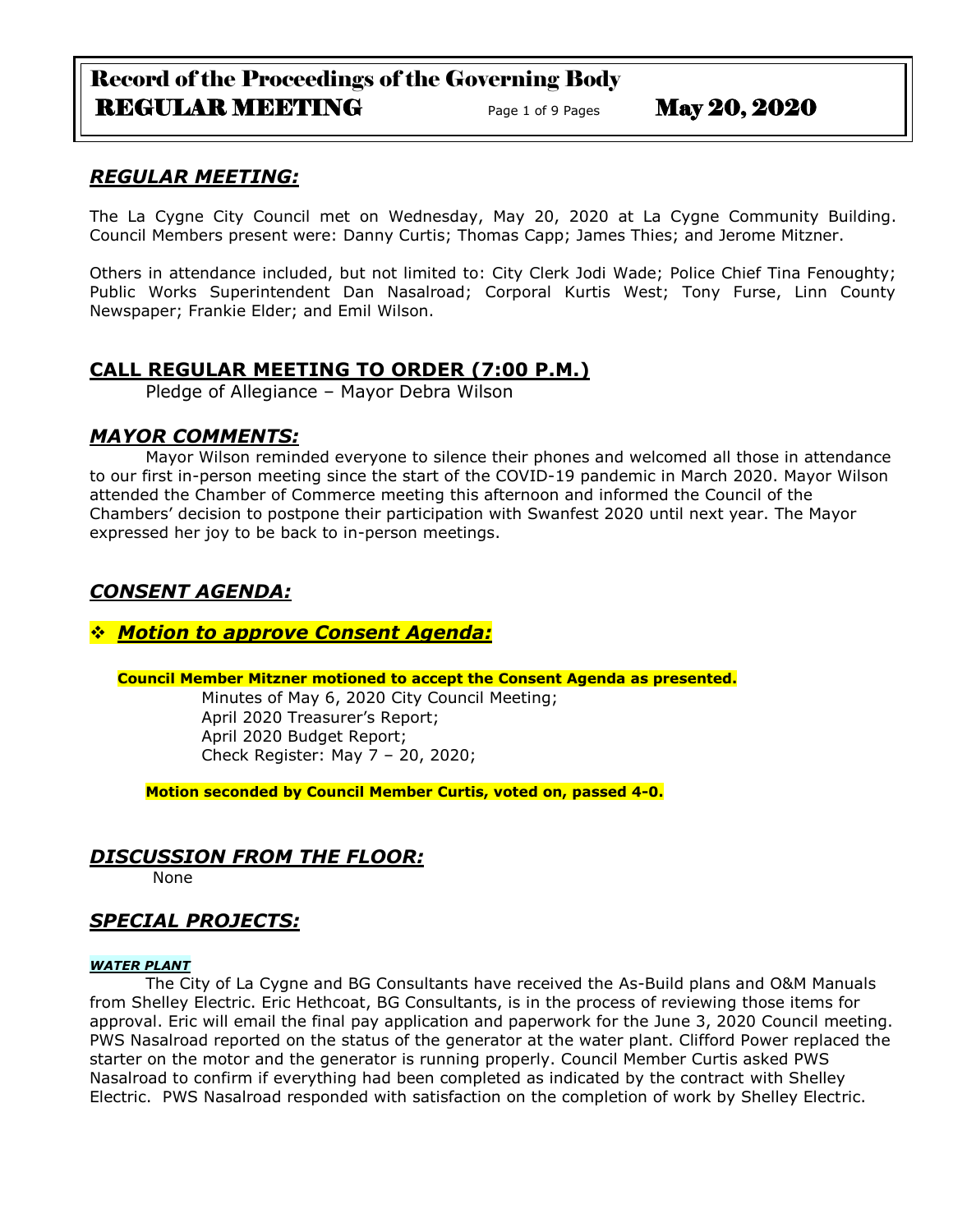# *SPECIAL PROJECTS CONT:*

*SEWER IMPROVEMENT PROJECT*

City Clerk Wade spoke to Mike Billings with USDA. The information received from BG Consultants regarding the sewer berm has been reviewed and the project will proceed as presented. If bids were to come in low and money is available, then the raising of the berms would need to be considered. Mike Billings anticipates a Letter of Conditions by the end of June 2020. PWS Nasalroad stated the crew for the boundary survey has not completed their work yet due to some issues of getting information from the county courthouse since it is closed to the public.

### *KDOT CCLIP*

Hugh Bogle (KDOT-Project Manager), Jason Hoskinson (BG Consultants), Donna Schmidt (KDOT Area Rep), PWS Dan Nasalroad and City Clerk Wade participated in a field check for the upcoming CCLIP project. Jason Hoskinson will work with the City on preparations of the paperwork for acquisition of property for the project which must be completed by August 2020. Anticipated letting (bidding) for the project would occur in November 2020.

# *REPORTS OF CITY OFFICERS:*

**CITY ATTORNEY –BURTON HARDING – UNABLE TO ATTEND THE MEETING**

**CHIEF OF POLICE/CODES OFFICER -TINA FENOUGHTY 6 Citations issued since last meeting 7 – Traffic Stops Conducted** 

| ı  |
|----|
| 1  |
| 1  |
| 1  |
| 1  |
| 1. |
|    |

**Calls for Service / Reports – 05/04/20 thru 05/19/20**

| Ambulance Assist $-1$ | <b>Criminal Threat -1</b> |
|-----------------------|---------------------------|
| Check Welfare $-2$    | <b>Vacation Watch - 1</b> |
| Theft – $1$           | <b>Codes Enforcement</b>  |

The following letters have been sent: Grass Letters – 1, INOP Veh Letter- 1, Nuisance Letters - 2

## **Animal Control**

2019/2020 there have been 286 dogs tagged 2020/2021 there have been  $\overline{077}$  dogs tagged Postcards will be sent out at the end of May as a reminder to tag animals

**VIN Inspections-** 4 completed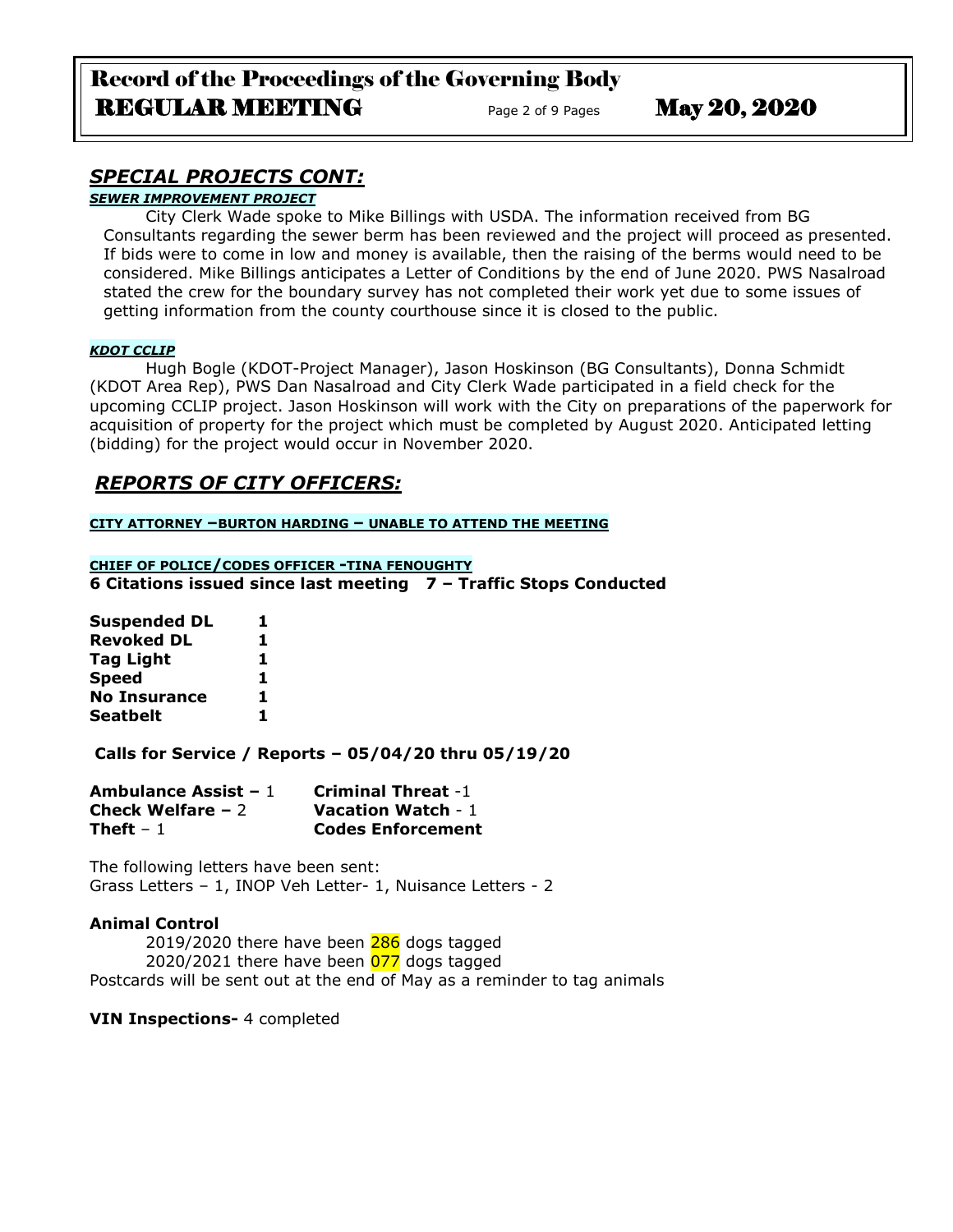# Record of the Proceedings of the Governing Body REGULAR MEETING Page 3 of 9 Pages May 20, 2020

# *REPORTS OF CITY OFFICERS CONT:*

**SATURATION PATROL DUE TO PLEASANTON CASES:** to the theft and damage of multiple vehicles in the Pleasanton area, Chief Fenoughty and Corporal West worked 12-hr shifts for a 3-day period to help prevent any problems in the La Cygne area and to assist the Linn County Sheriff with locating the individual(s) causing the problem.

-Dog Tags are available for the 2020/2021 year. 2019/2020 dog tags expired on April 30<sup>th</sup>, 2020. Postcards will be sent to patrons reminding them to get the dog tags renewed.

-Still waiting to hear response on a final Grant application. Should know by July  $1<sup>st</sup>$ .

**ASSIST OUTSIDE AGENCY:** Search warrant served at 702 N Broadway on 05-07-2020. An arrest was not made but pertinent evidence was found.

**DISCUSSION REGARDING ABC VIOLATIONS:** Chief Fenoughty reviewed (3) separate situations of Casey's General Store violating the Sunday rule of selling CMB product prior to noon. An ABC Agent was in town and spoke to the Manager of the Casey's store and gave them a 3<sup>rd</sup> verbal warning, next step could be a fine. Chief Fenoughty reached out to the ABC and League of Municipality for guidance regarding the suspension and revocation of city issued CMB licenses and reviewed the City of La Cygne Codes book. Research indicated a leeway of 5-minutes due to differences in clocks and up to (7) suspensions/warnings prior to revoking a license. Chief Fenoughty asked the Council for their advisement regarding the suspension/revoking of the City CMB license. Citizen/business owner, Frankie Elder, was in attendance and Mayor Wilson asked Frankie if she had any comments. Frankie Elder fully expressed her frustration for what has been going on for quite some time. As the owner of a Liquor store across the street from Casey's, she stated how upsetting it was to watch Sunday-after-Sunday people walking out of Casey's prior to noon with CMB product. Frankie is appalled at the allowance of up to seven (7) opportunities to violate the rules before revoking a license. Council Member Curtis stated this was the first time the Council has been informed of the situation. Frankie Elder indicated the City has been aware of this going on. Chief Fenoughty responded in regards to the 3 violations stating no records where on file for the  $1<sup>st</sup>$  offense, and the second offense was for 3minutes prior to noon and the  $3<sup>rd</sup>$  offense was for 14-minutes prior to noon which is why we are discussing the procedure this evening with the Council. Discussion was held regarding the length for a suspension period. Council Member Mitzner suggested leaving it up to the Codes enforcement officer to set suspension term according to the violation up to 30-days.

-**Discussion regarding Alley Parking**: Chief Fenoughty asked the Council for guidance regarding the enforcement of code pertaining to utility right-of-way in the alleys. There are a variety of situations regarding the items in the alley blocking the ability to access the utilities if needed. PWS Nasalroad indicated items such as campers, inoperable cars, brush piles, scrap piles need to be removed in order to allow the utilities to be accessible. Chief Fenoughty will send out postcards with a 10-day period to work on removal. If issues/concerns arise with the patrons, Chief Fenoughty will site off of the STO (Standard Traffic Offense) book.

-**Animal Trap Policy**: Chief Fenoughty reviewed policy 7.1 pertaining to Animal Traps. In the past, the Animal Control officer has set live traps to keep varmints to minimum in our community. Unfortunately, over the years the traps have been stolen. This rental policy would help recover the cost for the traps. Council Member Mitzner expressed our community's concern for animals and utilizing the live traps.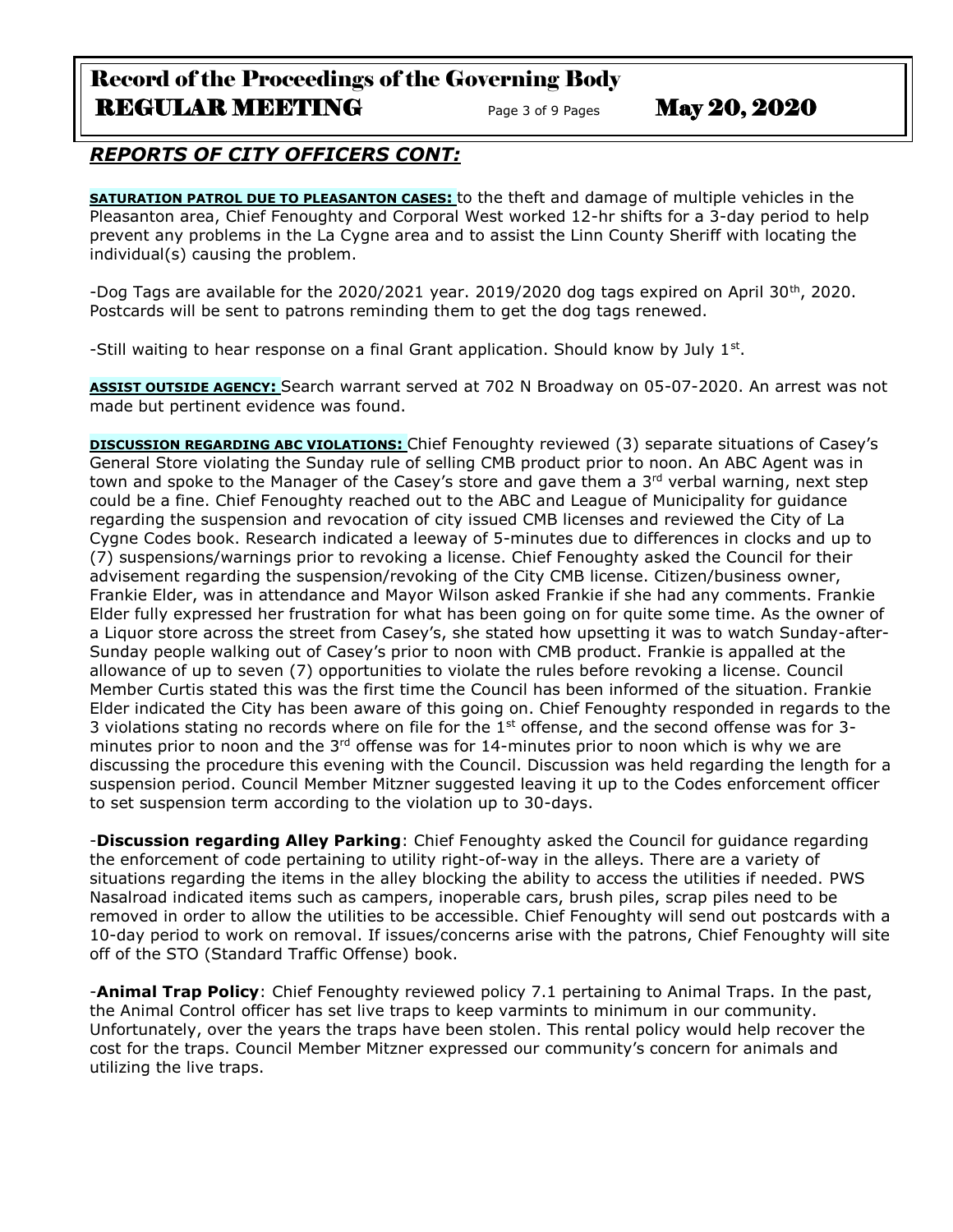# Record of the Proceedings of the Governing Body REGULAR MEETING Page 4 of 9 Pages May 20, 2020

# *REPORTS OF CITY OFFICERS CONT:*

## **-Animal Trap Policy:**

## *Motion*

**Council Member Mitzner motioned to approve Resolution No. 416 pertaining to Administrative Policy 7.1 Animal Trap Rentals effective May 31, 2020. Motion seconded by Council Member Capp, voted on, passed 4-0.** 

-**Standard Operating Procedures (SOP) Manual:** Chief Fenoughty found policies from pre 1996/1991, 2013 and 2018 that were being reviewed by Tate West. All policies need to be looked at and updated in order to protect the city. Chief Fenoughty will continue to work on getting the SOP manual up to date.

Council Member Capp inquired about the hours the Department is planning to run. Chief Fenoughty has been evaluating the workload and requirements of the department to determine the shifts/hours/manpower necessary for daily operation. Chief Fenoughty expressed some concerns regarding the duties of the Codes enforcement position and is researching the necessity of having a more qualified/certified individual for inspecting/issuing permits. Chief Fenoughty indicated there is enough workload in codes for a part-time position. Council Member Capp expressed concerns about traffic speeding through the La Cygne Community Park. Chief Fenoughty will be sure to patrol the area more often.

## **PUBLIC WORKS DEPARTMENT – PUBLIC WORKS SUPERINTENDENT (PWS) DAN NASALROAD**

Report From 05-04-2020 to 05-18-2020

## **Committee Discussions**

## **Water and Gas:**

- Had issues with the water Plant Generator. Clifford Power changed out the starter and it is working fine now.
- Had issues with the Industrial Park generator.
- Met with Gas Committee regarding an increase in the transport rates from Panhandle Eastern Pipeline.
- USDI is conducting the annual leak survey.
- Met with Water committee to discuss plant operations and rates for wholesale water.

## **Street:**

- Still doing repairs on streets weather permitting.
- Did initial storm clean-up then continued to pick up limbs from residents. Council Member Mitzner asked how long the debris pile would be open. PWS Nasalroad informed the Council the debris pile area belongs to the County and is still open.
- Met with KDOT and BG Consultants on K152 and Industrial.

## **Sewer:**

- Industrial park lift station repair parts ordered.
- Reviewed railroad sewer project with committee.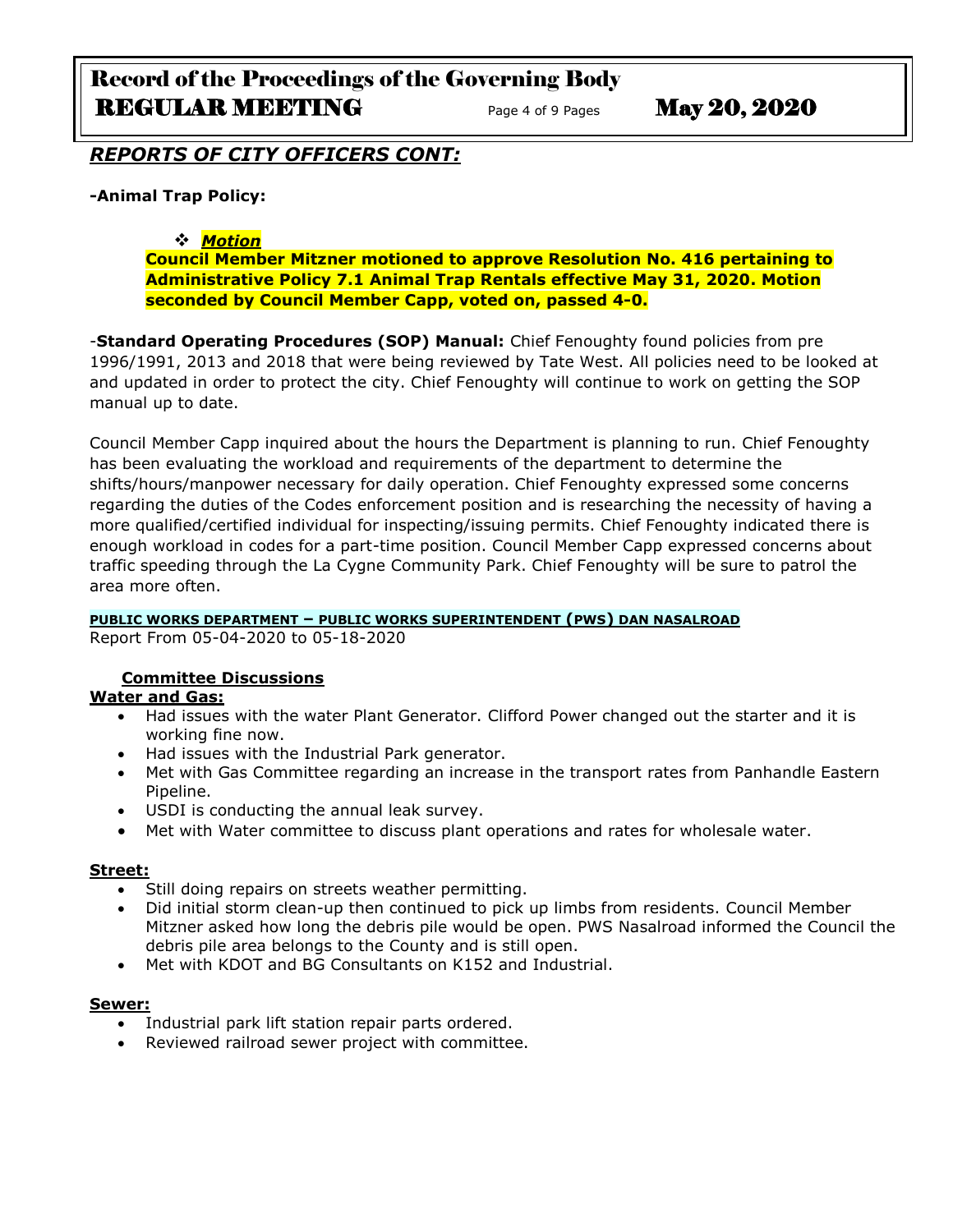# Record of the Proceedings of the Governing Body REGULAR MEETING Page 5 of 9 Pages May 20, 2020

# *REPORTS OF CITY OFFICERS CONT:*

#### **PUBLIC WORKS DEPARTMENT – PUBLIC WORKS SUPERINTENDENT (PWS) DAN NASALROAD**

### **Cemetery:**

 Had four trees down from storm, last one is being cleaned up. The City was able to clean up a few of the trees and Jim Thompson cleaned up the rest of the big trees. Mowing and weed eating has been kept up

even with the weather. Council Member Mitzner inquired about gravel on the road and PWS Nasalroad stated they had graded the old section of the cemetery.

#### **FIRE DEPARTMENT – FIRE CHIEF DAN NASALROAD –**

- Still no training.
- Post the burning regulations on website and Facebook to remind patrons of what can be burned in a small contained fire at their residence.

## **CITY CLERK – JODI WADE**

Report from 5/7/2020 – 5/20/2020

- Work on the 2021 State Budget workbook.
- Auto Insurance Adjuster reviewed hail damage to (2) Police Vehicles and (1) Fire Dept Vehicle. Payments have been issued and will be mailed to the City.
- Property Insurance Adjuster reviewed all properties on Tuesday, May 19. We should receive the report by May 22 or May 26. Our policy has a \$2500 deductible (Single charge).
- Met with the Water Committee (Danny Curtis) on Monday, May 18 regarding LVL rates.
- Met with the Sewer Committee (Thomas Capp) on Monday, May 18 regarding sewer rates.
- Met with Gas Committee (Danny Curtis) on Monday, May 18 regarding PEPL (Panhandle Eastern Pipeline) transport charge increase from \$.2875 to \$1.0034 effective March 1, 2020.
- Compiled data for the CDBG-CV Grant application for the Meals program/Food Pantry.
- Contacted Customer Service/Personnel training presenters to get information regarding costs.
- Reached out to Jeff Deane regarding the KORA/KOMA training for the July. He will follow up with some dates the first week of June.
- Working with Burton on the draft for the Water Contract Agreement for LVL (City of Linn Valley)
- Creating an RFP for the repairs to the sewer line located under the railroad down by the RR crossing near E 2150 Rd.

Meetings/Trainings Attended virtually:

- Field Check meeting for the KDOT CCLIP project.
- Conference calls with the League of Municipality every 2-3 days.
- Webinar training for State Budget workbook.
- MRWAD (Marais Des Cygne Water Assurance District) 2<sup>nd</sup> Quarter meeting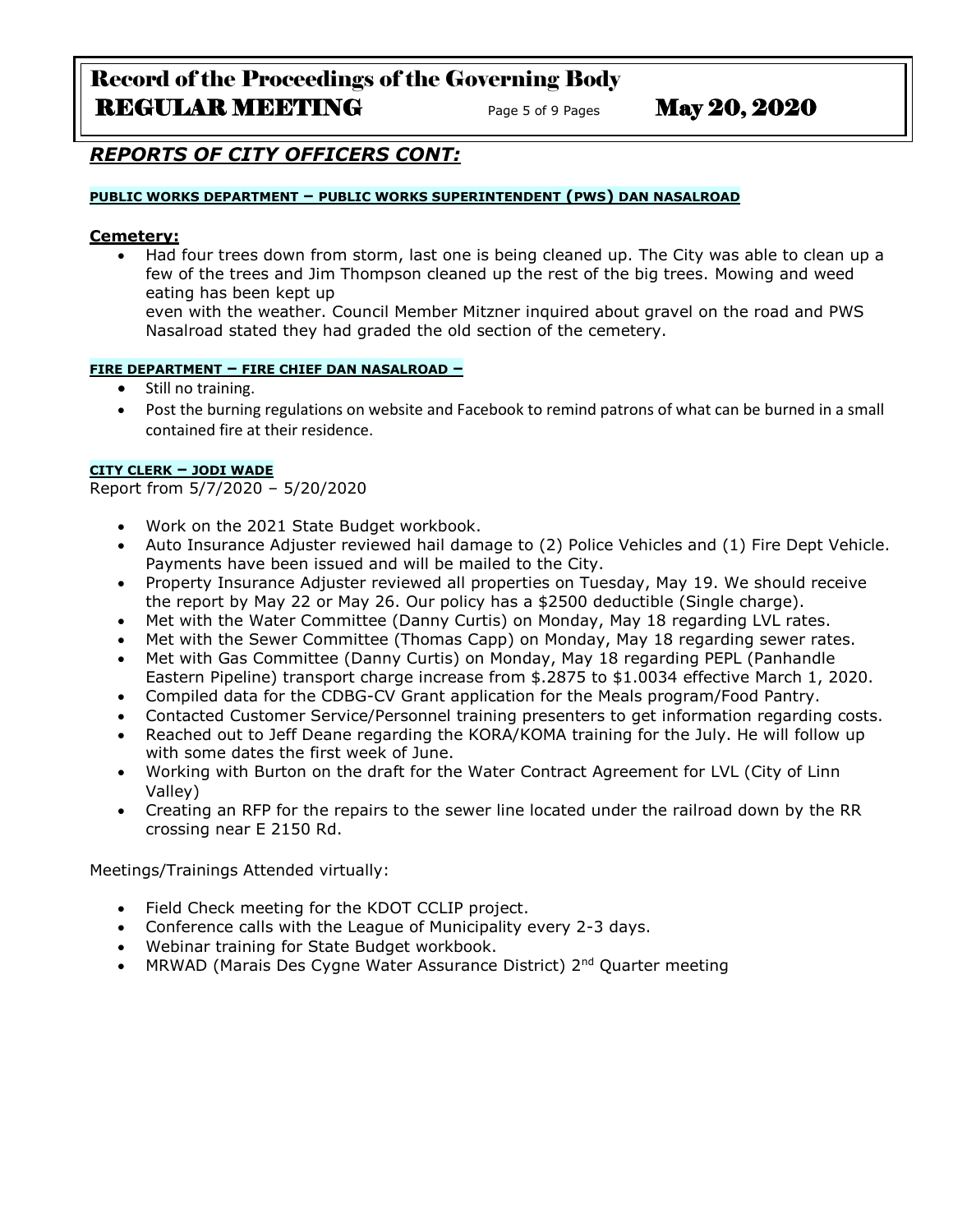# Record of the Proceedings of the Governing Body REGULAR MEETING Page 6 of 9 Pages May 20, 2020

## *COUNCIL COMMITTEE REPORTS:*

### *WATER & GAS -*

Approval was made at the May 6<sup>th</sup> Council meeting to proceed with filing the Water Right Files Applications with the Kansas Dept of Agriculture Water Division. A copy of the completed application was reviewed.

Gas Committee met Monday, May 18<sup>th</sup> regarding the transport rate increase from Panhandle Eastern Pipeline. The Committee discussed reviewing the gas expenses annually over the next couple of years to consider the necessity for changing our rates.

Draft of Gas Section for the City of La Cygne Codes Book is ready for review by the Council. The Council had no other suggestions at this time. City Clerk Wade will prepare an ordinance for approval at the June 3, 2020 meeting.

#### *STREET –*

City Clerk (CC) Wade submitted copies of an RFP (Request for Proposal) for Stormwater master plan survey to the street committee to review for consideration. The Council needs to determine the schedule for issuing the RFP.

#### *SEWER-*

Council needs to set a date for initiating the new sewer rate. The Sewer committee has met and determined a new rate. CC Wade will put together a packet for the June 3, 2020 meeting showing the new rate scale and a draft letter to be sent to the patrons in June explaining the increase. Council Member Mitzner suggested hosting a town hall meeting after the initiating of the rate to help explain it further to the community. The rate increase will need to occur on August 1, 2020.

Once the letter of conditions is received and reviewed, the Council will need to establish project roles and begin the process of securing some temporary financing.

#### *PARK-*

Council Member Curtis informed the Council of the decision by the La Cygne Community Park board to close the swimming pool for the 2020 season. Council Member Curtis explained how the requirements from the CDC and Executive Orders from the Governor made it very difficult for lifeguards and managers to perform their daily duties. He stated it was a very difficult decision for the board. The Blast in the Park is still scheduled for July 11, 2020. It may need to be modified depending on the requirements of the Executive Orders at that time. The park is currently in the process of replacing the baseball field lighting.

#### *CEMETERY –*

Definition of Maintenance for the cemetery. The Committee and Cemetery Board need to create a policy to define the maintenance to be performed by the City in order for the City to determine the annual budget amount for the cemetery. PWS Nasalroad explained the workload to maintain the cemetery and the importance for the City to define how much money for personnel, equipment, and supplies is going to be annually contributed to the maintenance of the cemetery. Mayor Wilson asked CC Wade to put together a packet showing the expenses involved with maintaining the cemetery, costs for contracting services and information on turning it over to the cemetery district for maintaining.

#### *PUBLIC SAFETY –NONE*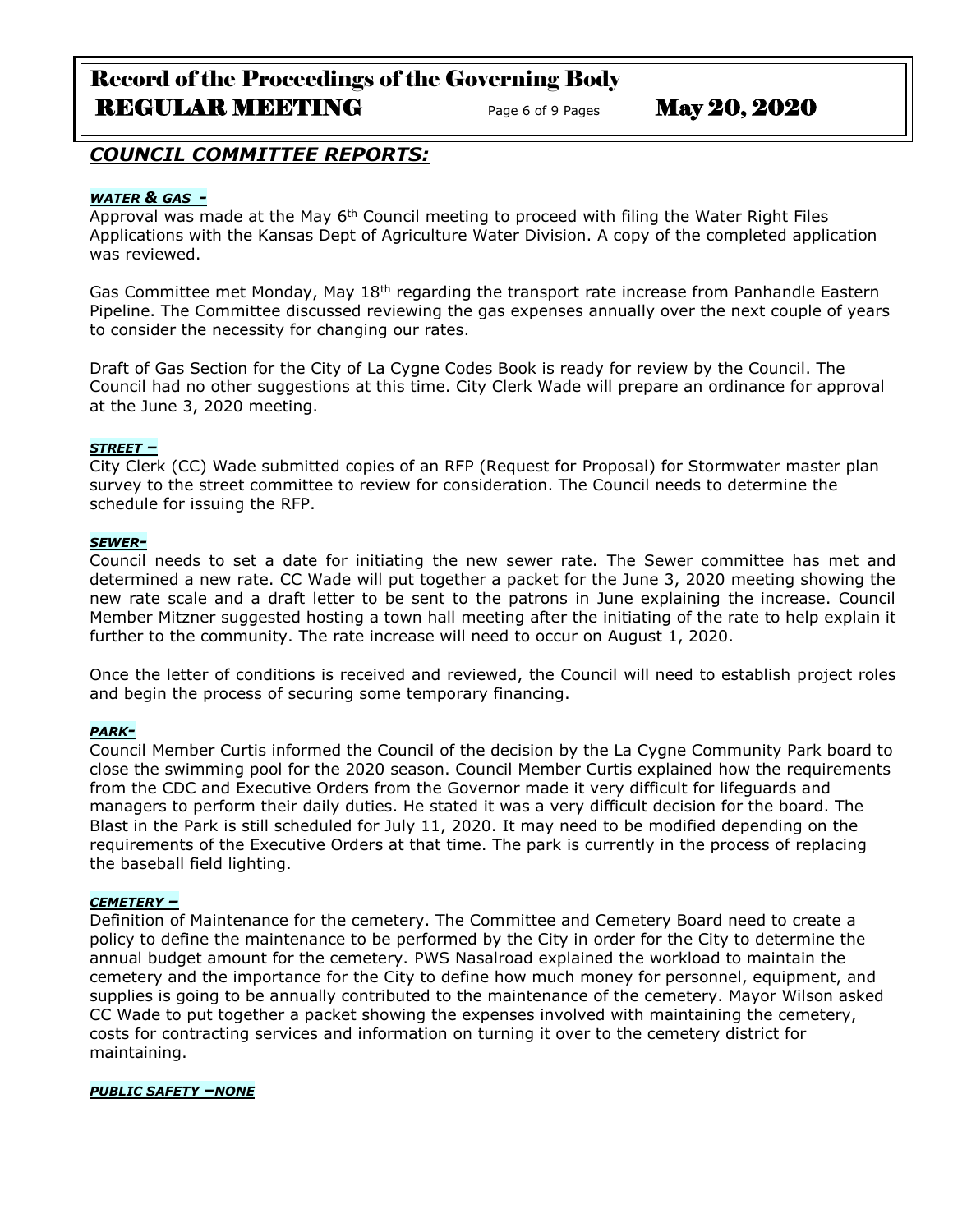# Record of the Proceedings of the Governing Body REGULAR MEETING Page 7 of 9 Pages May 20, 2020

# *COUNCIL COMMITTEE REPORTS CONT:*

## *COMMUNITY BUILDING-*

The Public Building Commission (PBC) met on Thursday, May 14 to review current dimensions and uses of the Community Building. The PBC is working on a survey to be put out to the community in July 2020. The PBC is going to reach out to the La Cygne Community Park Board and the Lincoln Township Board to set up a meeting to review the Community Building.

## *EMPLOYEE RELATIONS & TRAINING –*

Establishing a Social Media Policy. The League of Municipalities expressed the importance of having this type of policy for your city, especially in times such as this, when we are depending heavily on electronic communication. The City of La Cygne does not currently have a policy. CC Wade sourced some samples from the League for the Council to consider. Council Member Mitzner advised the Council to be cautious when drafting a social media policy and infringing on peoples' rights when "not on the clock" for the City.

Mayor Wilson and Council Member Mitzner inquired about the progress for a customer service training for the governing body and city employees. CC Wade reached out to Morgan Barnes (training administrator for WSU). Morgan shared some video training options and some names of presentation leaders. CC Wade asked for specific topics of discussion. Mayor Wilson suggested a session on 'dealing with difficult people' and 'being a serving leader' would be beneficial for everyone. CC Wade suggested reaching out to Pleasanton and Mound City to see if they would be interested in participating in a training hosted by the City of La Cygne.

# *SPECIAL COMMITTEE REPORTS:*

## *EMERGENCY MANAGEMENT –NONE*

## *SWANFEST COMMITTEE –*

As mentioned earlier by Mayor Wilson, the Chamber of Commerce is postponing their participation with the Swanfest until 2021. Unless another group or organization would like to host the event, Swanfest will not take place on July 11, 2020.

## *PLANNING & ZONING COMMISSION-*

Mayor Wilson attended the meeting which was only a workshop due to a lack of quorum.

# *UNFINISHED BUSINESS:*

## *ADMINISTRATIVE POLICY NO 9 – PURCHASING AND BIDDING POLICY*

Discussion continued amongst the governing body and city employees regarding the purchasing policy for normal daily operations and maintenance. The existing policy appears to be already to confusing to just revise. Council Member Mitzner suggested the department heads meet and draft a new purchasing policy to present to the Council at the June 3, 2020 meeting for review and discussion.

## *BUDGET WORKSHOP FOR 2021 BUDGET*

Mayor Wilson stated the Planning & Zoning members would like to attend the workshop in order to learn how the budget is established. Discussion was held regarding the current Executive orders from the Governor and County. Council established the date of **Tuesday, June 9th at 5pm** for the Budget workshop as long as nothing changes in the orders from the Governor or County.

### *KORA/KOMA TRAINING WORKSHOP FOR MAYOR, GOVERNING BODY, FULL-TIME EMPLOYEES, PLANNING & ZONING AND LA CYGNE COMMUNITY PARK BOARD.*

CC Wade reached out to Jeff Deane with Lauber Municipal Law and he is checking their schedule for a training on July 22 or July 29, 2020 at 6pm.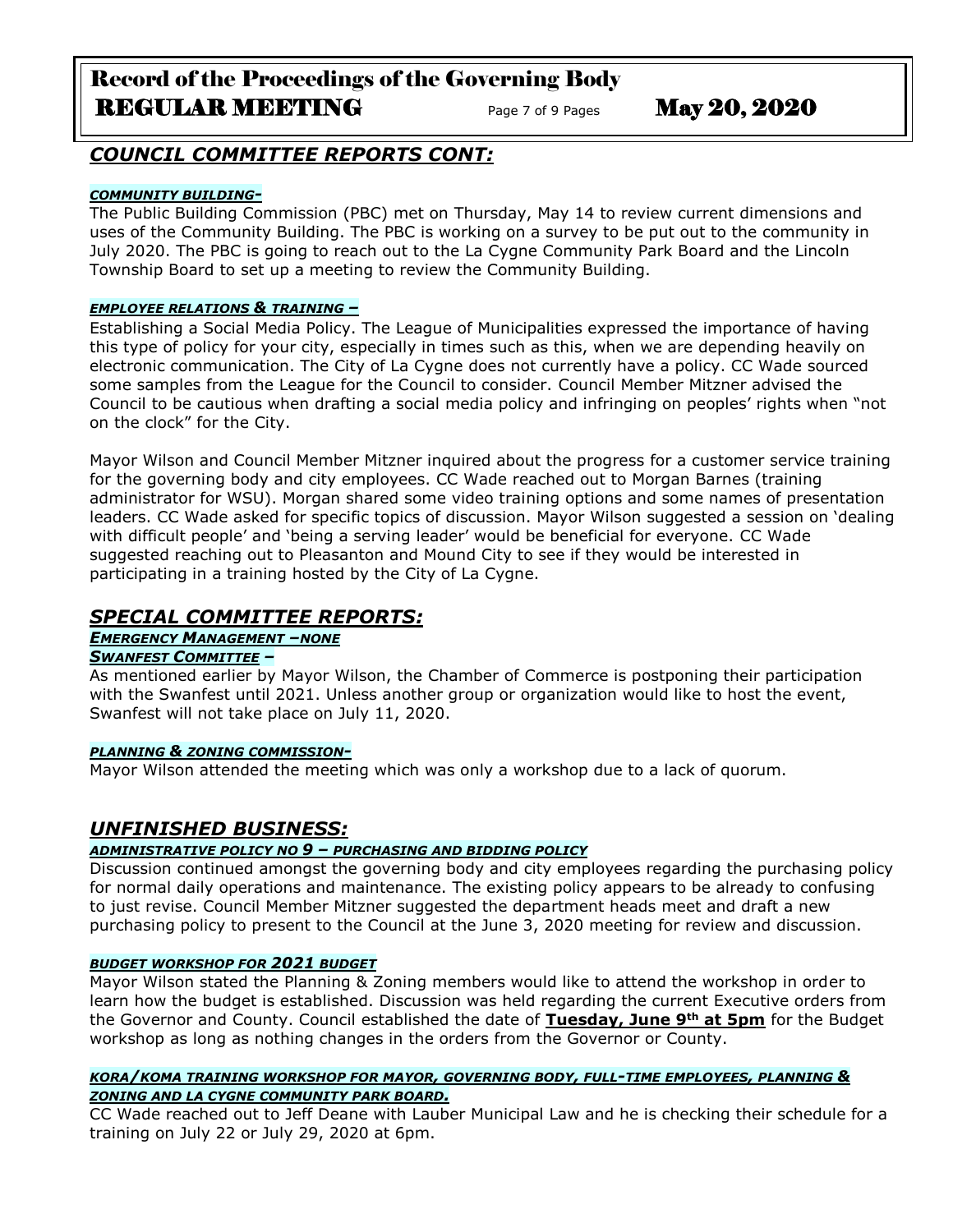# Record of the Proceedings of the Governing Body REGULAR MEETING<br>
Page 8 of 9 Pages May 20, 2020

# *UNFINISHED BUSINESS:*

Council Member Capp inquired about the status on the new computers and server. CC Wade was informed by Advantage it would be about 2-3 weeks to get the equipment built at their location. Installation will take a day to set-up with a down-time of about 4 hours to switch over to the new server.

## *NEW BUSINESS:*

## **APPLICATION FOR THE CDBG-CV GRANT FOR FUNDING FOR MEALS PROGRAMS:**

This grant can be applied for by Cities and Counties only. The funds can be disbursed to non-profit 503c organizations during the COVID-19 period for providing meal programs to citizens within the City limits of the City of La Cygne. SEK RPC (Southeast Kansas Regional Planning Committee) can assist with the completing the application. The grant is on a first come first serve basis. The notice of a Public Hearing was published in the paper on Wednesday, May 2020 for a Public Hearing to be held at the La Cygne Community Building on May 27 at 7pm.

## *Motion*

**Council Member Mitzner motioned to approve the contract agreement with Southeast Kansas Regional Planning Committee to complete the CDBG-CV grant application on behalf of the City of La Cygne in the amount of \$2000. Motion seconded by Council Member Capp, voted on, passed 4-0.** 

## *Motion*

**Council Member Curtis motioned to approve Resolution No. 417 for the purpose of the City of La Cygne applying for the CDBG-CV Grant for funding for meal programs affected by the Covid-19 pandemic. Motion seconded by Council Member Thies, voted on, passed 4-0.** 

# *EXECUTIVE SESSION:*

## *Motion*

**Council Member Mitzner motioned to go in to executive session for 10-minutes for discussion of data relating to financial affairs or trade secrets. Motion seconded by Council Member Capp, voted on, passed 4-0. 9:15pm** 

## **Open Sesssion resumed at 9:25pm**

## **OTHER BUSINESS:**

Mayor Wilson reached out to Keith Stoker to see if he would be able to attend the Council meeting this evening. Unfortunately, he is not able to be back in town during the week. Mayor Wilson asked CC Wade to contact her when the gift is ready and she can take it to Keith when he is back in town.

# **NOTES AND COMMUNICATIONS TO COUNCIL:**

Mayor Wilson informed the Council of notices/postings for the vacant seat on the Council. Interested patrons would need to complete a letter of interest which is available at the La Cygne City hall and on the City of La Cygne website.